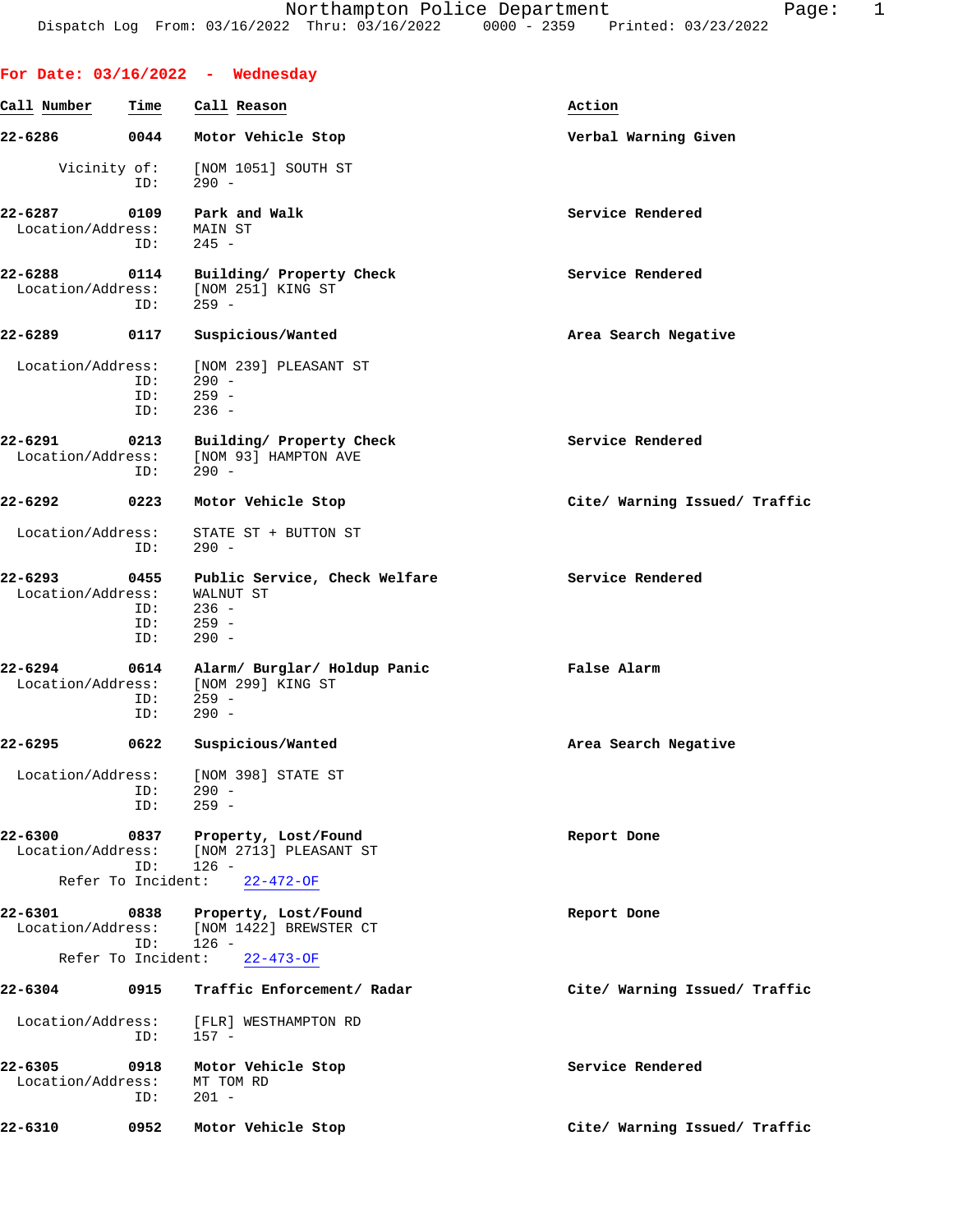**22-6311 0953 Suspicious/Wanted Service Rendered** Location/Address: [FLR] CHESTNUT ST ID: 157 - ID: 201 - **22-6313 1002 Juvenile Problem Taken to Hospital** Location/Address: [LED 10] FLORENCE ST ID: 170 - ID: 187 - **22-6316 1100 Animal Area Search Negative** Location/Address: [FLR] RYAN RD ID: 427 - **22-6318 1110 Animal Investigated Incident** Location/Address: [FLR] BARDWELL ST ID: 427 - **22-6319 1116 Private/Trespass/ Parking Tow Vehicle Towed** Location/Address: [NOM 2463] FRUIT ST **22-6320 1126 Harassment / Stalking Investigated Incident** Location/Address: [NOM 9] FRUIT ST<br>ID: 261 - ID: 261 - **22-6321 1138 Suspicious/Wanted Report Done** Location/Address: [FLR] CHESTNUT ST ID: 189 -<br>ID: 157 -ID: 157 -<br>ID: 201 - $201 -$  ID: 247 - ID: 187 - ID: 207 - ID: 270 - Refer To Incident: 22-475-OF **22-6324 1159 Park and Walk Service Rendered** Location/Address: MAIN ST ess: MAIN ;<br>ID: 170 -**22-6325 1213 Drunk/ Incapacitated Service Rendered** Location/Address: MT TOM RD<br>ID: 261 -ID: **22-6327 1255 Park and Walk Service Rendered** Service Rendered Location/Address: MAIN ST Location/Address: MAIN<br>- 261 ID:  $ID:$ **22-6331 1342 Traffic, Complaint/Hazard Arrest Male 18yrs & Over** Location/Address: [NOM 1082] MT TOM RD ID: 261 - ID: 187 - ID: 144 - Refer To Arrest: 22-101-AR Additional Activity: 03/16/2022 1454 Longley - 6424, Heather Patrol 5 Hrs 53 Min **22-6332 1345 Trespassing/ Unwanted Guest Verbal Warning Given** Location/Address: [NOM 2176] MARKET ST ID: 170 - ID: 297 - ID: 187 -

Refer To Incident: 22-477-OF

Location/Address: BRIDGE ST

ID: 201 -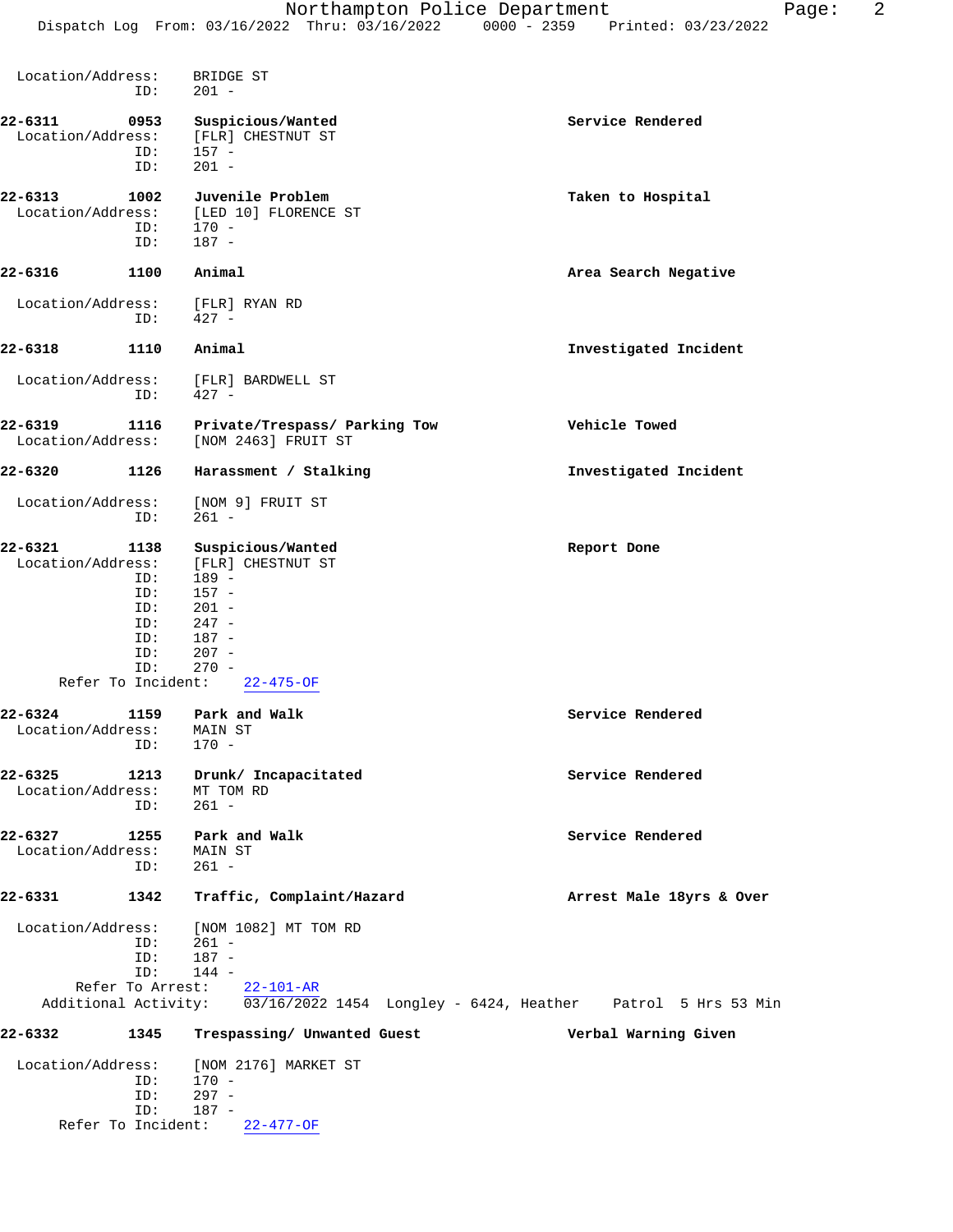**22-6334 1402 Suspicious/Wanted Report Done** Location/Address: [FLR] CAROLYN ST ID: 126 - Refer To Incident: 22-476-OF **22-6335 1406 Juvenile Problem Taken to Hospital** Location/Address: [NOM 68] PARSONS ST ID: 157 - EMS Unit: A04-Fire Ambulance **22-6336 1415 Public Service, Check Welfare Service Rendered** Location/Address: [FLR] SUMNER AVE ID: 189 -<br>ID: 170 - ID: 170 - **22-6337 1420 Traffic, Complaint/Hazard Area Search Negative** Location/Address: [FLR] WESTHAMPTON RD<br>ID: 297 - $297 -$ **22-6341 1535 Motor Vehicle Stop Verbal Warning Given** Location/Address: MT TOM RD + PLEASANT ST ID: 292 - **22-6343 1552 Theft/ Larceny Report Done** Location/Address: [NOM 2509] SOUTH ST ID: 203 - Refer To Incident: 22-478-OF **22-6344 1610 Public Service, Check Welfare Service Rendered** Location/Address: [LED 29] MAIN ST ID: 210 - **22-6345 1614 Park and Walk Service Rendered** Location/Address: [NOM 933] MAIN ST ID: 292 - **22-6346 1618 Public Service, Check Welfare Service Rendered** Location/Address: GRAVES AVE + MARKET ST ID: 203 - **22-6347 1625 Motor Vehicle Stop Cite/ Warning Issued/ Traffic** Location/Address: [NOM 1192] BRIDGE ST ID: 292 - **22-6348 1631 Park and Walk Service Rendered** Location/Address: MAIN ST ID: 203 - **22-6349 1633 Public Service, Check Welfare Service Rendered** Vicinity of: [NOM 351] PLEASANT ST ID: 292 - **22-6350 1635 Traffic Enforcement/ Radar Cite/ Warning Issued/ Traffic** Location/Address: BARRETT ST ID: 144 - ID: 170 - **22-6355 1738 Motor Vehicle Stop Cite/ Warning Issued/ Traffic** Location/Address: N KING ST + BRIDGE RD<br>ID: 203 - $203 -$ **22-6358 1753 Park and Walk Service Rendered** Location/Address: MAIN ST ID: 292 -